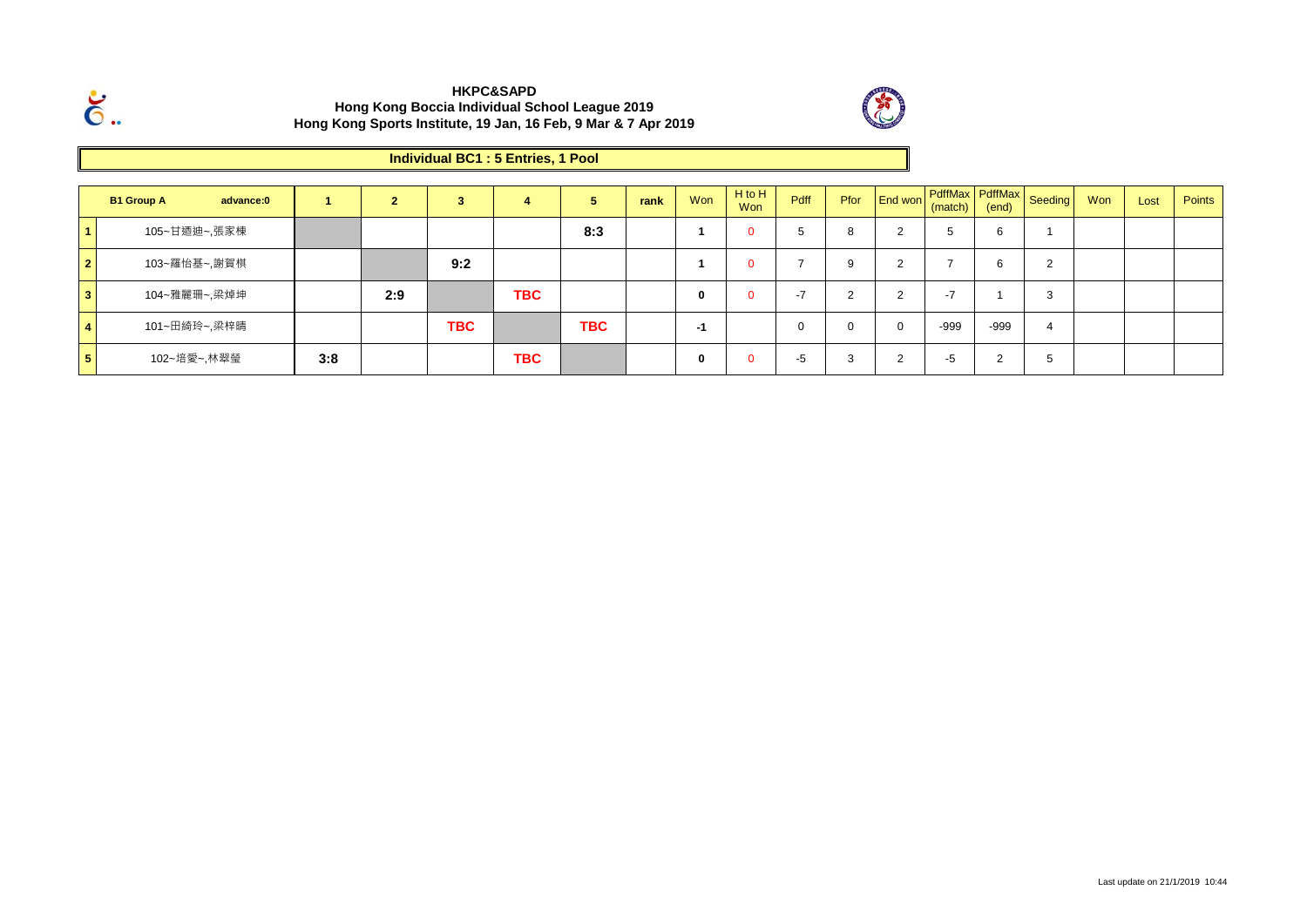

 $\ddot{\rm{6}}$ .

# **Individual BC2 : 4 Entries, 1 Pool**

|              | <b>B2 Group A</b> | advance:0 |      | $\sim$ |      |      | rank | Won | H to H<br>Won | Pdff  | Pfor | End won | (match) | (end)    | PdffMax PdffMax Seeding | Won | Lost | <b>Points</b> |
|--------------|-------------------|-----------|------|--------|------|------|------|-----|---------------|-------|------|---------|---------|----------|-------------------------|-----|------|---------------|
|              | 202~雅麗珊~,吳享順      |           |      | 5:0    | 10:0 | 2:7  |      |     |               | 10    | 17   | 6       | 10      | 10       |                         |     |      |               |
| $\mathbf{2}$ | 204~培愛~,馬偉程       |           | 0:5  |        | 10:0 | 0:10 |      |     |               | -5    | 10   |         | 10      | 10       |                         | ◠   |      |               |
| 3            | 201~田綺玲~,戴子恒      |           | 0:10 | 0:10   |      | 0:10 |      |     |               | $-30$ | 0    | 0       | $-10$   | $\Omega$ | - 3                     | 0   |      |               |
|              | 203~培愛~,張俊軒       |           | 7:2  | 10:0   | 10:0 |      |      | د.  |               | 25    | 27   | 8       | 10      | 10       |                         | 6   |      |               |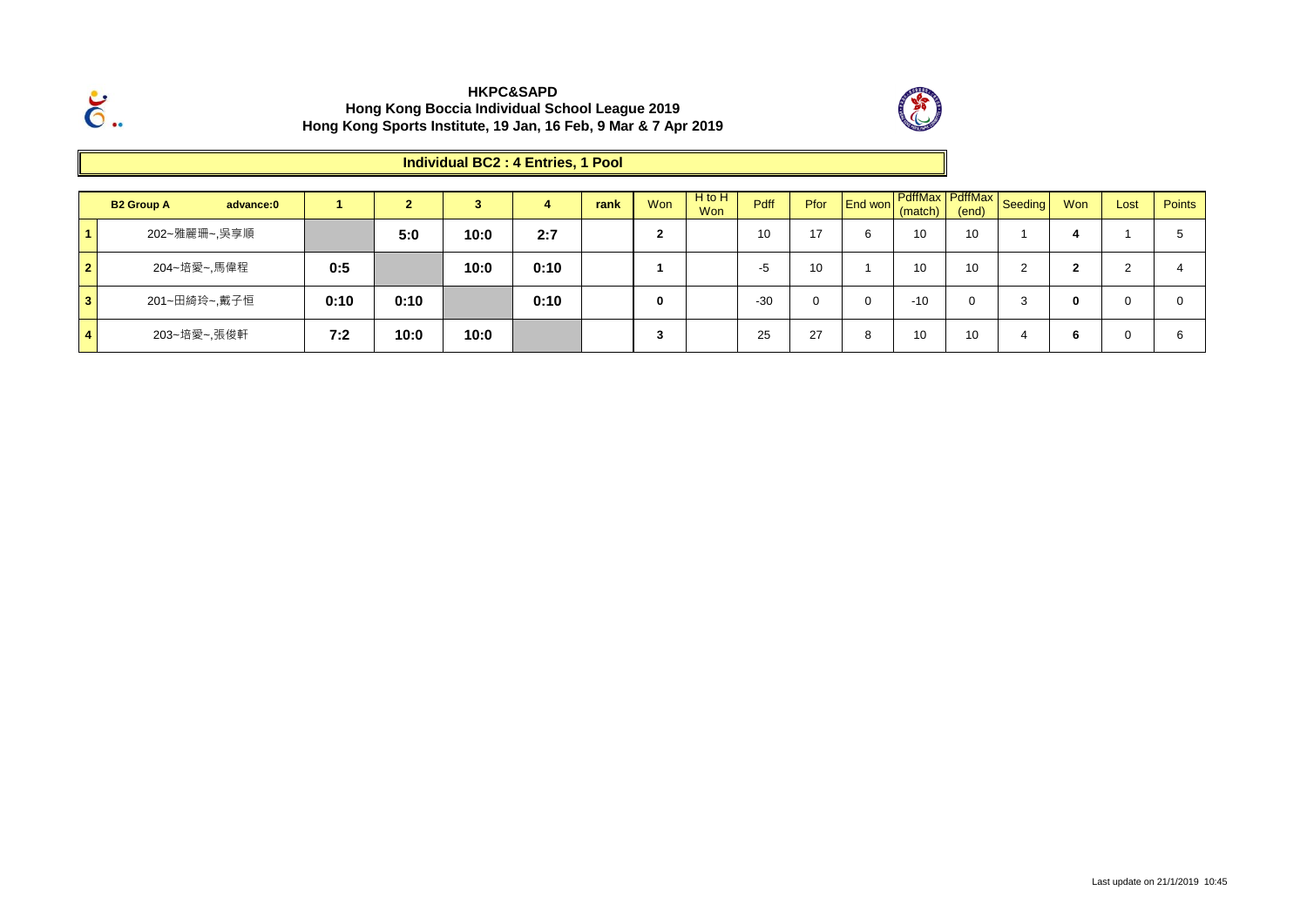



#### **Individual BC3 : 8 Entries, 2 Pools, 2 advancer(s)/pool, 0 point-qualifier(s)**

|                         | <b>B3 Group A</b> | advance:2 |      | $\overline{2}$ | 3   |     | rank         | Won            | H to H<br>Won | Pdff     | Pfor            |   |                      |                |                |       |                |   | End won   PdffMax   PdffMax<br>  End won PdffMax   PdffMax   Seeding   Won   Pdff   Pfor   End won PdffMax   PdffMax<br>  End won   match)   (end)   Seeding   take out   take out   take out   take out   match tk   end tk      |   | PQrank        | Final | Won | Lost | Points |
|-------------------------|-------------------|-----------|------|----------------|-----|-----|--------------|----------------|---------------|----------|-----------------|---|----------------------|----------------|----------------|-------|----------------|---|-----------------------------------------------------------------------------------------------------------------------------------------------------------------------------------------------------------------------------------|---|---------------|-------|-----|------|--------|
|                         | 305~高福耀~,葉俊皓      |           |      | 0:10           | 4:3 | 4:1 | 3            | $\overline{2}$ |               | $-7$     |                 | 3 |                      | $\overline{2}$ | 2              | -6    | 8              |   | 3                                                                                                                                                                                                                                 |   |               |       |     |      |        |
| $\overline{\mathbf{2}}$ | 304~培愛~,薛嘉寶       |           | 10:0 |                | 5:1 | 3:4 |              | $\overline{2}$ |               | $\alpha$ | 13 <sup>2</sup> | 6 | $10-10$              | $\mathbf{R}$   | $\overline{2}$ | 13    | 18             | 9 | 10                                                                                                                                                                                                                                |   | Adv           |       |     |      |        |
|                         | 303~培愛~, 闕俊樂      |           | 3:4  | 1:5            |     | 1:8 |              | $\mathbf 0$    |               | $-12$    |                 | 3 | ÷                    | 3              | $\Omega$       | $-12$ | $\overline{5}$ | 3 | $-1$                                                                                                                                                                                                                              | 3 |               |       |     |      |        |
|                         | 306~羅怡基~,謝踔柔      |           | 1:4  | 4:3            | 8:1 |     | $\mathbf{2}$ | $\overline{2}$ |               | $-2$     |                 | 3 |                      | $\overline{2}$ | $\overline{2}$ |       | 13             | 6 |                                                                                                                                                                                                                                   |   | Adv           |       |     |      |        |
|                         |                   |           |      |                |     |     |              |                | H to H        |          |                 |   |                      |                |                |       |                |   |                                                                                                                                                                                                                                   |   |               |       |     |      |        |
|                         | <b>B3 Group B</b> | advance:2 |      | $\overline{2}$ | 3   |     | rank         | Won            | Won           | Pdff     |                 |   | Pfor End won (match) |                |                |       |                |   | n PdffMax PdffMax Seeding Won Pdff From Life Wonder Protection Publishers and the end the Pendix Pendix Pendix P<br>In Contract Principle Pendix Seeding take out take out take out the end that I and the Pendix Pendix Pendix P |   | <b>PQrank</b> | Final | Won | Lost | Points |
|                         | 308~甘迺迪~,郭鎮海      |           |      |                |     |     |              |                |               |          |                 |   |                      |                |                |       |                |   |                                                                                                                                                                                                                                   |   |               |       |     |      |        |
| $\overline{\mathbf{2}}$ | 302~雅麗珊~,莫劍池      |           |      |                |     |     |              |                |               |          |                 |   |                      |                |                |       |                |   |                                                                                                                                                                                                                                   |   |               |       |     |      |        |
| l 3                     | 307~甘迺迪~,楊樂天      |           |      |                |     |     |              |                |               |          |                 |   |                      |                |                |       |                |   |                                                                                                                                                                                                                                   |   |               |       |     |      |        |
|                         | 301~田綺玲~,林凱涵      |           |      |                |     |     |              |                |               |          |                 |   |                      |                |                |       |                |   |                                                                                                                                                                                                                                   |   |               |       |     |      |        |